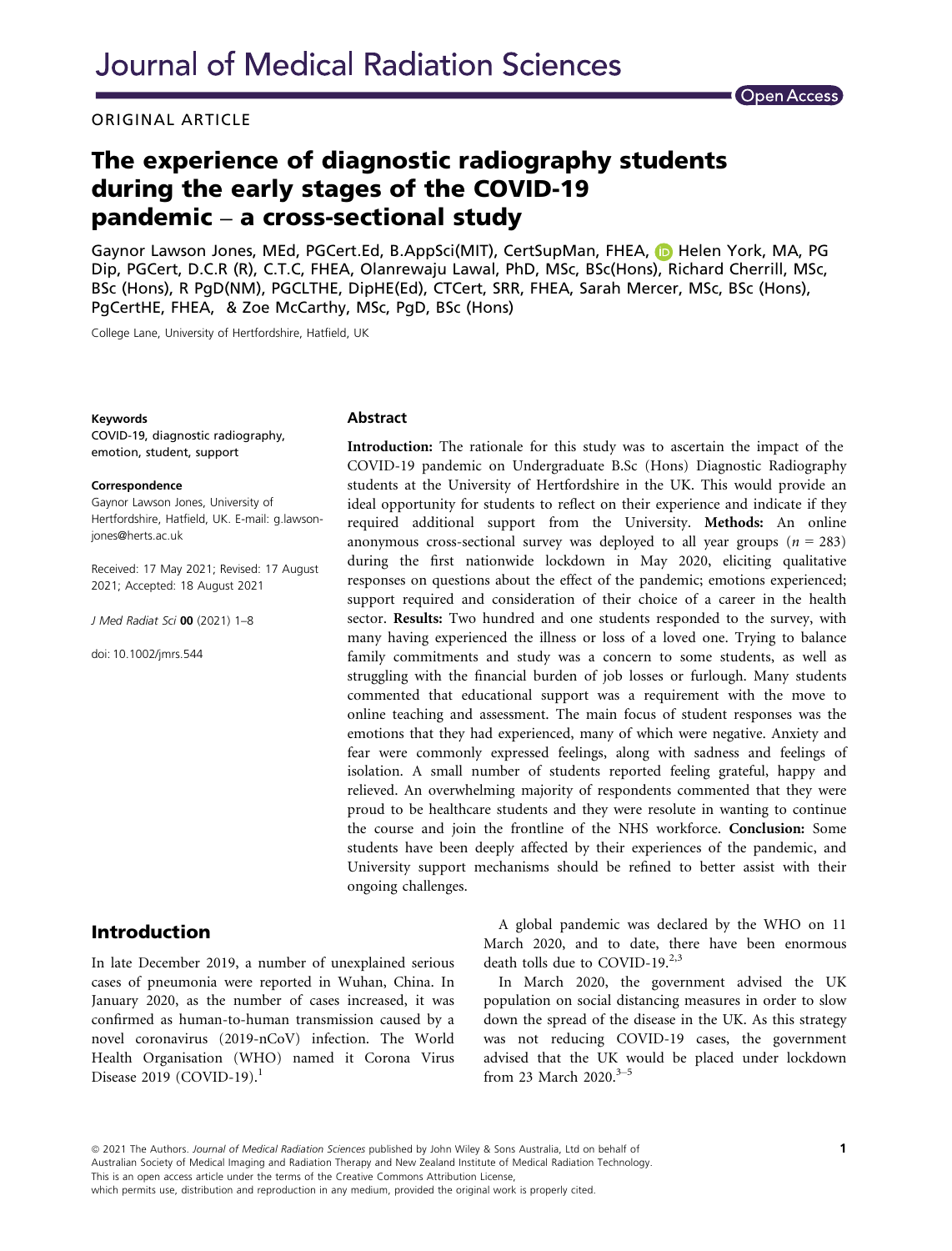Public health and government officials introduced social distancing and self-isolation and asked people to work from home and schools and education centres closed. Health systems introduced emergency measures to cope with the patients exhibiting symptoms of COVID-19. When the lockdown was implemented, Diagnostic Radiography students were in the midst of clinical placements and final academic weeks prior to the end of year assessments. Placements were suspended and academic study was rapidly converted to online modes of teaching, support, revision sessions and assessments. This occurred across the UK at all institutions providing practical healthcare programmes.

As the pandemic progressed, it became apparent that the student cohort were experiencing increasing difficulties, needed support and reassurance and a new style of guidance for their education. The research team decided to explore the impact of the COVID-19 pandemic on the student cohort to understand the range of issues experienced and the emotional response to those issues. Support requirements and mechanisms were also addressed in an effort to understand the effects on the education and mental health of students.

There has been a wide variance in infection rates across the country with the London area experiencing an early peak. This is of particular interest as the University is positioned just north of London and a large proportion of the student cohort is based in the wider London area.

This study aims to explore the impact the pandemic has had on the lives and the education of Diagnostic Radiography students by undertaking a qualitative survey of students enrolled on the 3-year Radiography programme at the University of Hertfordshire, in May 2020. The majority of the literature published on this topic had emerged from China and South East Asia at this point in time, and this study aims to explore the UK student experience.

## Methods

An open-ended, cross-sectional qualitative survey was undertaken to gather students' opinions at a challenging time, with the deployment of an online, anonymous survey to students in all year groups of the Diagnostic Radiography and Imaging programme at the University of Hertfordshire.

All students ( $n = 283$ ) were emailed a link to the survey, which was introduced with a participant information sheet, outlining the rationale behind the study, as well as contact details of the Lead Researcher.<sup>6</sup> The survey was open for 6 weeks from May 2020. The online survey was used due to the need for timely deployment in a rapidly evolving pandemic. The survey questions (Supporting Information) were designed to elicit free-text answers and therefore generate qualitative responses about student experiences and emotions during the COVID-19 pandemic period. Prior to deployment, all questions were reviewed and refined in consultation with the programme Research Lead to ensure the approach was appropriate.<sup>7</sup>

Demographic information was requested with more indepth responses required for questions about personal experiences and emotions felt. Respondents were also asked about the support they would have liked and if the pandemic had changed their decision to study towards a career in healthcare.

Ethical approval for the study was gained through the Health, Science, Engineering and Technology Ethics Committee with Delegated Authority (ECDA). Consideration and acknowledgement were given to the potential that students may have had challenging situations or even bereavement as part of their experiences, so the details of the University Student Wellbeing department were provided. Students were also made aware of the availability of staff support, for example, their personal tutor or year tutor. Email reminders were sent over a 4-week period to ensure that the response rate was optimised.<sup>8</sup>

Qualitative data were analysed using inductive clustering to derive themes from the data, and rigour was assured by having two different researchers coding responses and extracting themes independently for each question. Different pairs of researchers worked on each question to minimise bias and increase validity.<sup>9</sup> The research team met regularly to triangulate findings and compare emergent themes, something deemed important, given the potentially sensitive nature of the information sought. This allowed for any additional support measures to be provided to students in a timely manner.

## Results

Not all students responded to all questions.

### **Demographics**

Two hundred and eighty-three undergraduate Diagnostic Radiography students were sent an anonymous online survey link and 71% responded ( $n = 201$ ). Nearly 50% of respondents were year 1 students ( $n = 99$ ), with 37% being second-year students ( $n = 75$ ), and the remainder being third-year students  $(n = 27)$ . There is a predominance of females in the respondents (66.7%), 31.3% identifying as male, and 2% preferring not to state their gender (Figure 1).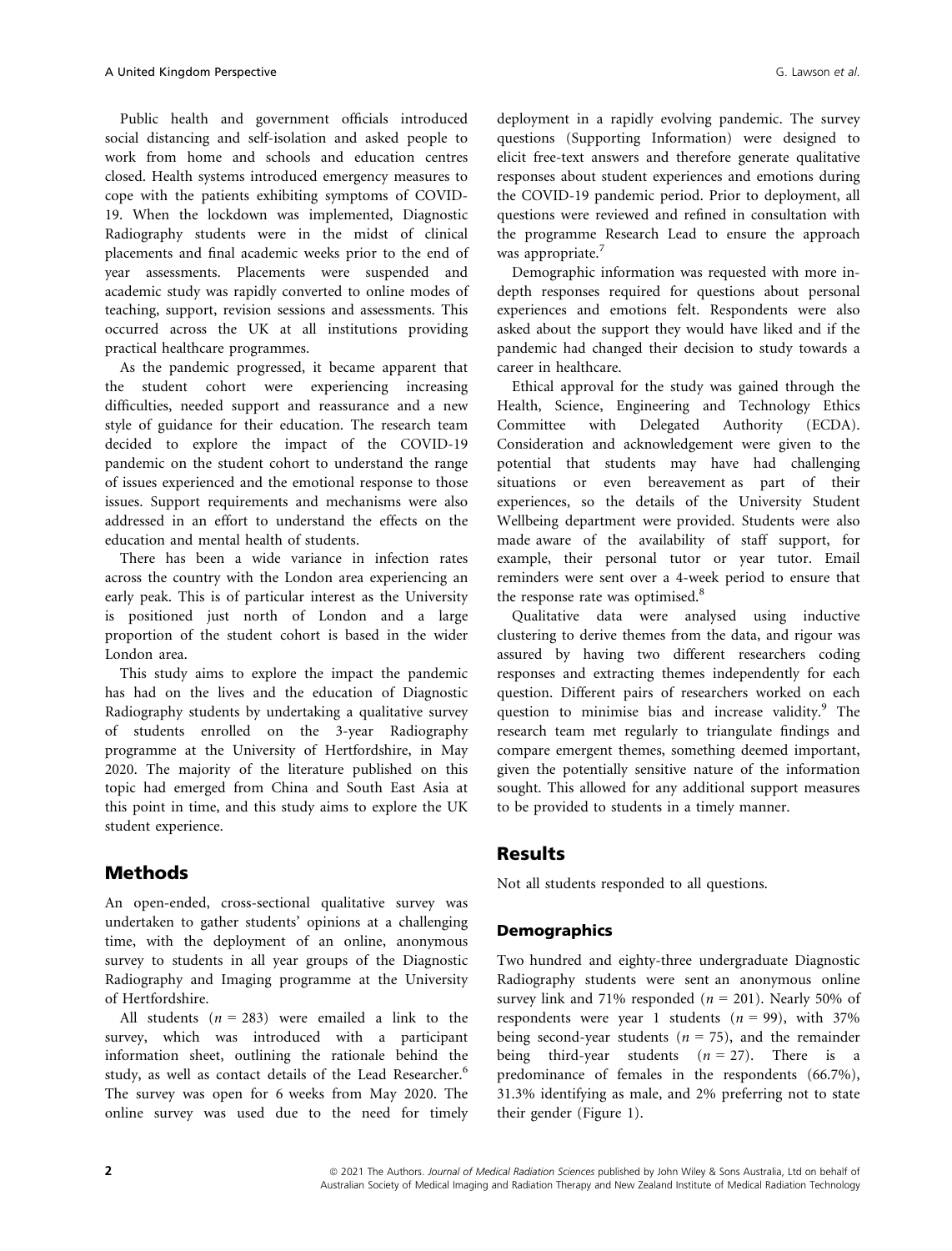



Figure 1. Respondent age.

The majority of respondents are aged between 18 and 29 years old (80%) with 15% aged 30–39; 3.5% aged between 40 and 49, and there were two respondents over 50.

When asked where they were resident during the COVID-19 period, 121 students responded with 'home' which gave little in terms of geographical demographics. Hatfield and London were identified by 50 students, and 11 students mentioned that they were in placement accommodation before travelling home. Other students responded that they were within a 50 mile radius of Hatfield, with 3 in 'the North' and 3 overseas.

A considerable number of respondents  $(n = 40)$ indicated that they had caring responsibilities and the majority of these stated that they had children.

#### Impact of COVID-19

A large number of respondents indicated that they, or their family, had been directly impacted by COVID-19. Students who answered positively to this question were then asked to elaborate on their feelings in relation to this.

Participants indicated that they or family members had been unwell with COVID-19, with some indicating that family members had been hospitalised, and a number of respondents noted that family members or friends had died from the virus.

My grandad passed away from Covid. It was awful and still is

I lost my younger sister with COVID-19

deaths-prefer not to comment regarding feelings thank you

Financial concerns or job losses were also reported by respondents.

...we have been severely affected financially.

...we are now struggling with money. I might need to leave university.

Respondents indicated that they were impacted by having to home school children or that family members were frontline staff in the NHS.

my children have been spending their time at home (24/7) which has directly affected my ability to participate in all aspects of the course to the level expected.

Brother works for the NHS. Saw people die in front of him... sleeping at work

Isolation and a deterioration in mental health was described by a number of participants and the impact this had on their education and placement was also mentioned.

Being isolated was emotionally distressing,... affected financially.

Being kept in isolation ...severely impacted my mental health.

Falling ill to COVID-19 during exams

### Perceived support requirements

Qualitative responses from respondents indicated their needs were based on educational, counselling and pastoral support, while some respondents indicated the need for financial and childcare support, with a small number mentioning food parcels. Timely communication of any changes made to the course delivery was also highlighted.

Conversely a small number of respondents reported being happy with everything that had been provided and did not feel the need for anything further.

I don't think any amount of support could have helped me find peace at that time. I just needed some time to myself to reflect.

bereavement counselling

The university was very supportive I didn't need any other help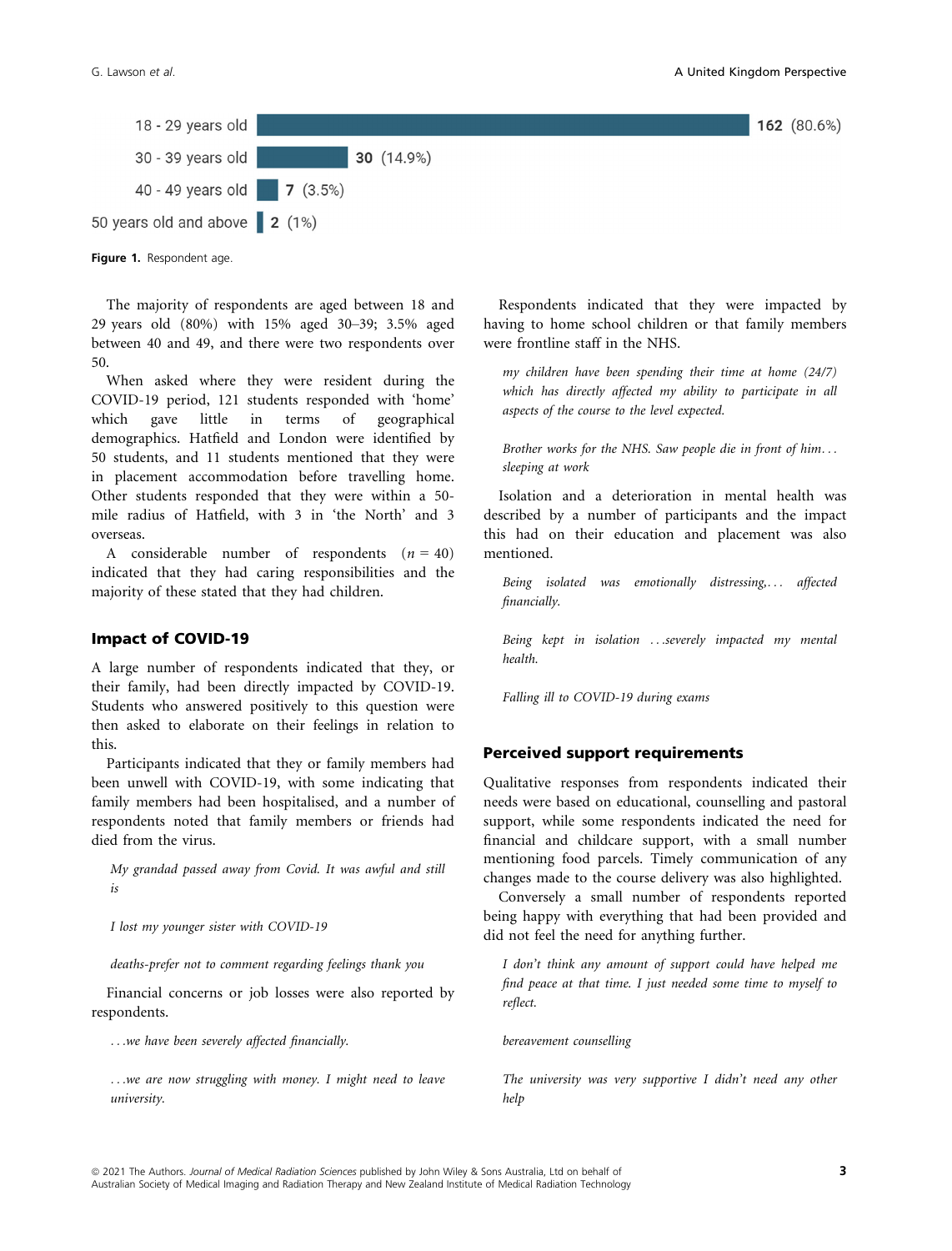### Emotions

When asked to describe the types of emotions experienced from mid-March to mid-May 2020, a large majority of respondents stated anxiety and fear as something they were feeling.

In addition, many reported sadness as one of the emotions they had experienced.

Anxiety, Fear for my family and myself, Isolation, Heightened emotions

...whirlwind of emotions I've experienced these past few months, nothing short of anxiety, depression, loss of appetite and insomnia.

...great sadness and pain.

A common set of emotions noted by respondents included boredom, tiredness or loneliness.

...I feel totally worn out and totally exhausted.

...I've lost track of days, everyday feels the same.

Feelings of loneliness and isolation.

A number of participants expressed anger and frustration as emotions they had felt in the previous 3 months.

For the last three months, I have felt very low  $-$  anger, sadness...

Not all emotions reported by respondents were negative. Some commented that they were happy and optimistic, with some further commenting that they felt focussed and purposeful.

Feelings of contentment Feeling focused Feeling grateful

Happiness, enjoyment, relief

### Choice of career

Participants were asked whether this experience and their associated feelings had affected their thoughts of their career choice. The qualitative responses  $(n = 117)$  were then analysed and subcategorised into positive and negative themes. The majority of participants stated that they want to continue their training to be able to help people, with a large number stating they were passionate and proud of their chosen career.

A very small number stated that they had considered withdrawing from the course.

If anything, this has made me want to become a health professional even more

I am still proud to be a healthcare professional. It's a privilege to care for people

## **Discussion**

This study elicited detailed responses of students' experience during the early part of the COVID-19 pandemic. The response rate of 71%  $(n = 201)$  of participants was acknowledged by the researchers as an exceptional achievement and it was felt this indicated the depth of feeling from the student cohort. It was recognised that the timing of the survey 8 weeks into the United Kingdom lockdown probably impacted this response rate as students appreciated an opportunity to voice their concerns and feelings.

The review of the literature on the effect of COVID-19 on radiography students shows that a small number of studies have examined this specific group.<sup>10,11</sup> Most of the studies available were with nursing and medical students, so some comparisons can be drawn related to the radiography student population. All these studies used a closed-ended questionnaire to examine the topic, which limits their data.<sup>12,13</sup> The main benefit of this study is that it provides some explanation for the issues identified in the previous studies. The results of this study are categorised into three overall themes – information, emotion and support. These categories are explored together with the findings of the research below.

### Emotions

This theme consists of both negative and positive feelings. It was noted that the participants' emotions are linked to their confidence in the information provided by the government and their learning institution.

### Emotions: negative

When asked about the impact of COVID-19, the overwhelming responses were about family members and friends being affected by the virus, experiencing illness and hospitalisation and suffering bereavements. Students clearly indicated that the stress and emotion surrounding the infection were impacting their families, friends and themselves. This is supported by studies from China which reported that their participants experienced detrimental effects whilst living in lockdown. They also noted, however, that lockdown might buffer against the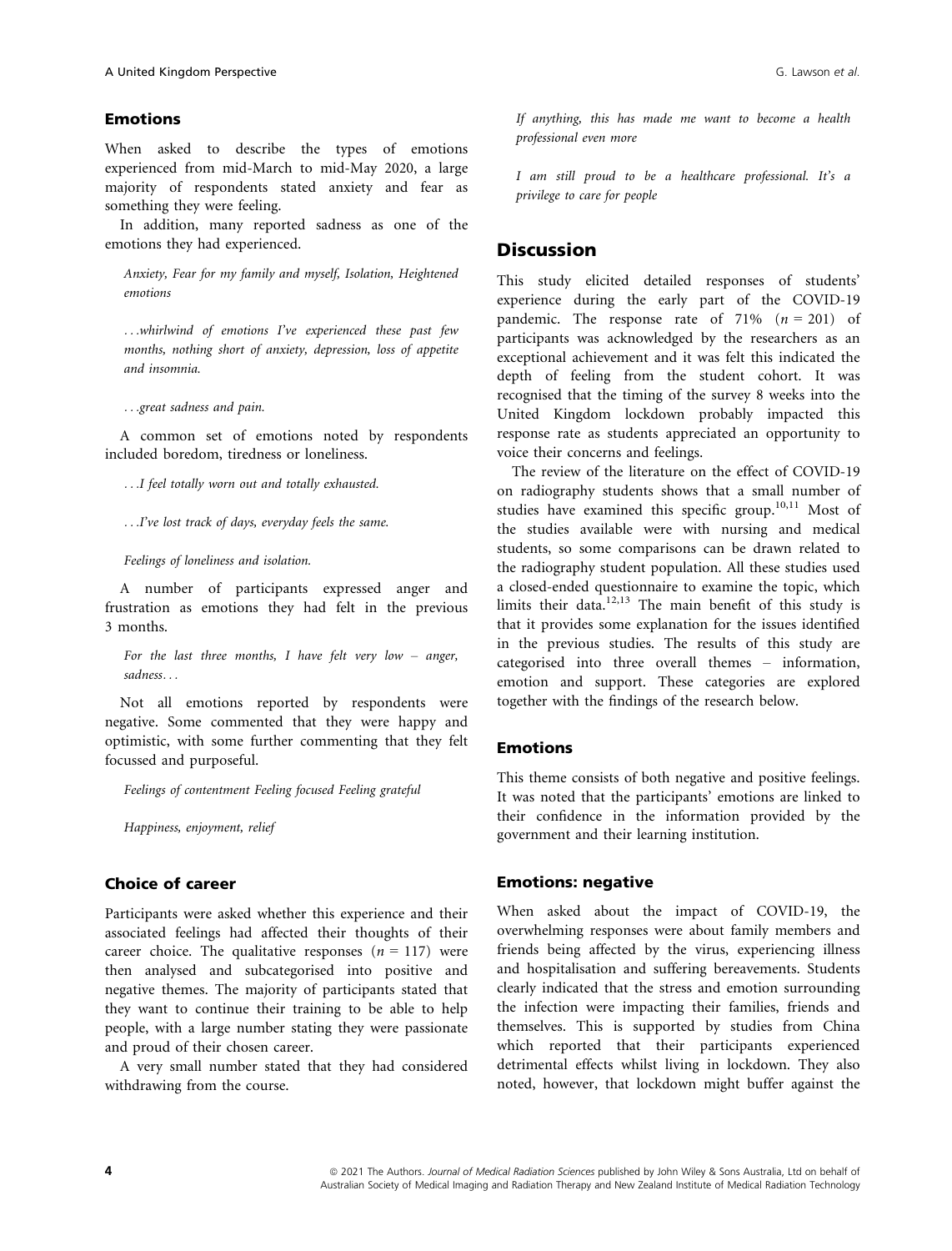anxiety as participants perceive it as a safe approach to a pandemic.<sup>12,14–17</sup>

One study reported that levels of anxiety were highest in the 21- to 40-year age group<sup>18</sup> and this correlates with the demographic of the students in this study who are predominantly in this age group.

Studies have shown that anxiety is directly related to the participants' closeness to the pandemic in terms of geography and the effect on people known to them. It was also noted that participants from cities showed more anxiety and fear than participants from rural areas.<sup>12,14,15</sup> At the start of the pandemic in the UK, London and its surrounding areas experienced a rapid rise in cases. The University is located just north of London and many of the students live in and around this area and this would have impacted on the high levels of anxiety.

The effect of grief when a normal grief cycle is disrupted is mentioned in literature.<sup>19,20</sup> The students declared their overwhelming sadness at being unable to grieve and have access to a normal family support network.

I lost my sister and nephew. I am really struggling with it.

We lost 2 family members. It was an awful time...

Social interaction was reduced ...we could not seek comfort from others.

A number of studies also highlighted the underlying emotions of anger, depression and sadness as part of professional life. Health professionals need to be prepared to endure these emotions as well as cope with unresolved grief and sadness related to deaths and illness, not only in their workplace but also in their personal life.<sup>18-20</sup>

Financial concerns were raised by some students where job losses and furlough schemes were cited either impacting themselves or family members. Several students expressed concern about their ability to provide for their families or meet the financial needs of a university programme.<sup>15</sup>

Some respondents expressed issues of anxiety and concern due to home schooling their children and having family members who were frontline staff. This, in turn, exacerbated their emotional state and stress levels when trying to cope with the switch to online learning and their impending online assessments. They expressed feelings of being torn by their responsibilities of being parents, healthcare students and trying to support the educational needs of their children. During the 2003 Severe Acute Respiratory Syndrome (SARS) outbreak, many nurses experienced the conflict of being a healthcare provider whilst also being a parent. Their concerns related to the need to be a healthcare professional and the anxieties of protecting their families from infection.<sup>12,17</sup>

Studies have explored student's experiences during the early stages of COVID-19 and found that isolation and being separated from close family networks had a significant impact on their mental health and anxiety.15,21,22 This closely reflected the responses received in this study. Students stated that they struggled with feelings of isolation and loneliness and described significant changes in levels of sadness, depression and feelings of separation. Other emotions stated were anger, fear, being unable to concentrate or feeling overwhelmed.

### Emotions: positive

A surprising number of students indicated that, although they had experienced mixed emotions, they had experienced happiness, along with a sense of gratitude and relief. Feeling purposeful and optimistic were also reported. Positive emotions have rarely been reported, as it seems that measuring the intensity of negative emotions has been more of a focus in literature, rather than gathering the entire range of emotions experienced.14–16,18–<sup>20</sup>

The majority of respondents revealed that they were happy with their choice of career. They commented that this is their chosen career and they enjoy what they do and want to continue to help people. The public appreciation of healthcare professionals during the pandemic may have validated their confidence. Several students specifically stated that when registering for a health professions course, they knew that there was always the possibility of a pandemic occurring and they were prepared for this. A prominent feature of the qualitative responses was that students were feeling a definite sense of pride in their role as student radiographers and that they have found the situation very rewarding. Other studies relating to students in healthcare have reported similar findings in the attitudes of their students.17,23

### Support

When asked about the support that they would have liked, a large number of students stated that they needed support with their educational needs, with less stating counselling or pastoral support was required. Specific comments were made relating to how exams would be adjusted to an online format and wanting more online revision sessions to reflect the changes in assessment. Literature shows that students value support from institutions, family and friends and these were essential sources of support and comfort whilst students struggled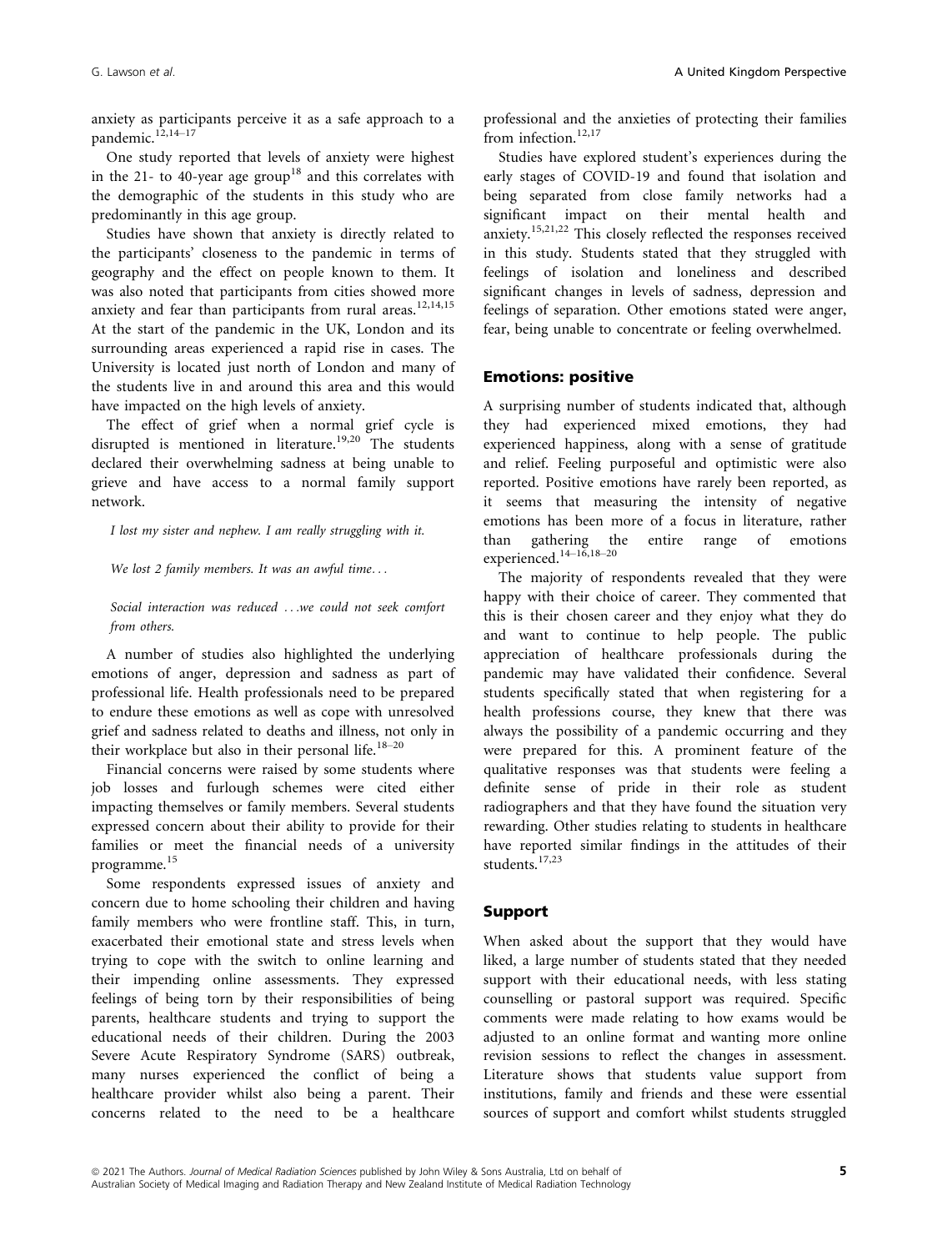to cope with the stress and anxiety associated with studying online.<sup>14,15,17,23,24</sup> The expectation is that institutions should provide psychological support to students or refer them to the appropriate organisations that could help them overcome their problems. $23-25$ Interestingly, some students stated that they would have appreciated a higher level of reassurance from the University; however, given the dynamic nature of the pandemic, this would have been difficult to achieve. A few students also requested basic guidance on how to cope emotionally while being isolated from family and friends. Respondents also mentioned that misinformation had caused additional stress. Training in coping strategies and regular exercises might help students improve their ability to control their emotions and feelings.<sup>12,16,26</sup>

Students stated that they would have liked greater guidance from the University about their academic and placement changes. This was challenging due to the daily changing landscape, but it is an issue to be considered in the future. The need for targeted support for students undertaking placement has been noted by other studies, indicating a consistency in the students' perception of support requirements.<sup>23,26</sup>

It was gratifying to note that several students considered the level and type of support given was adequate. There were also respondents who were unsure of their needs as the situation was so changeable.

### Information

A key factor in this study is information, as this could influence the students' emotions and access to support. At the start of the pandemic, information was changing rapidly and circulated through multiple sources. The need for accurate and supportive information was reported in a number of studies that mention the impact of social media, and the anxiety it can evoke in students. In addition, the effects of distressing news reports, rumours and fabricated reporting of COVID-19 resulted in anxiety and fear and the participants of this study reported similar feelings related to information sources.<sup>14,18,24</sup>,27,28

Restrictions on face-to-face teaching resulted in most teaching and assessment being delivered online. The use of online delivery has its challenges, as individuals who are less technically literate may struggle, and students who do not have ready access to internet or laptops might not be able to participate consistently,  $2^{4,29}$ Respondents reported concerns about using new technology and coping with education online. When the students were advised of the lockdown process, the information and University advice for them were changing on an almost daily basis. The need to move to online education and the impact this has on the anxiety levels of students was explored in a number of studies and students predominantly expressed anxiety about the future unfamiliarity and uncertainty.24,30–<sup>39</sup> A review of how information was provided to students would be useful to establish the best platforms to share constant, and ongoing updates.

#### Recommendations and questions

Consideration needs to be given to whether students are being adequately prepared for working in the NHS, in light of the overwhelming impact of COVID-19 on healthcare provision. Universities will need to develop curricula to integrate specific content related to pandemics and infection control. Consideration must also be given to how placements can be adjusted so that students can maintain experience in an effective and safe way. Preparing students to engage successfully with an online learning environment should also be prioritised, as societal restrictions may be in place long term.

Pastoral and financial support for students should be closely reviewed to ensure it is adequate and provided in a timely manner. Successful management strategies and approaches to student well-being, particularly in healthcare students, are imperative in ensuring the students complete their programme of study within a normal timeframe. The NHS is reliant on new practitioners entering their respective professions and any barriers to this should be overcome as a priority.

### Conclusion

COVID-19 has impacted on everyday life worldwide. This study set out to explore the impact the pandemic has had on the lives and the education of Diagnostic Radiography students and this has been shown to be far reaching and diverse. The participants in this study experienced similar emotions and difficulties to other healthcare students in previous epidemics, such as SARS. Due to the limited research on the COVID-19 pandemic at the time of this survey, it is difficult to establish whether the findings are unique to radiography students within a pandemic situation. By far the most substantial impact of COVID-19 has been the emotional impact caused by illness or death within families and friends and the stresses of dealing with these. An ongoing concern is the impact on the mental health and well-being of these students as they continue their studies and on to employment.

### Acknowledgments

The authors would like to sincerely thank the students who responded to this survey at what was a particularly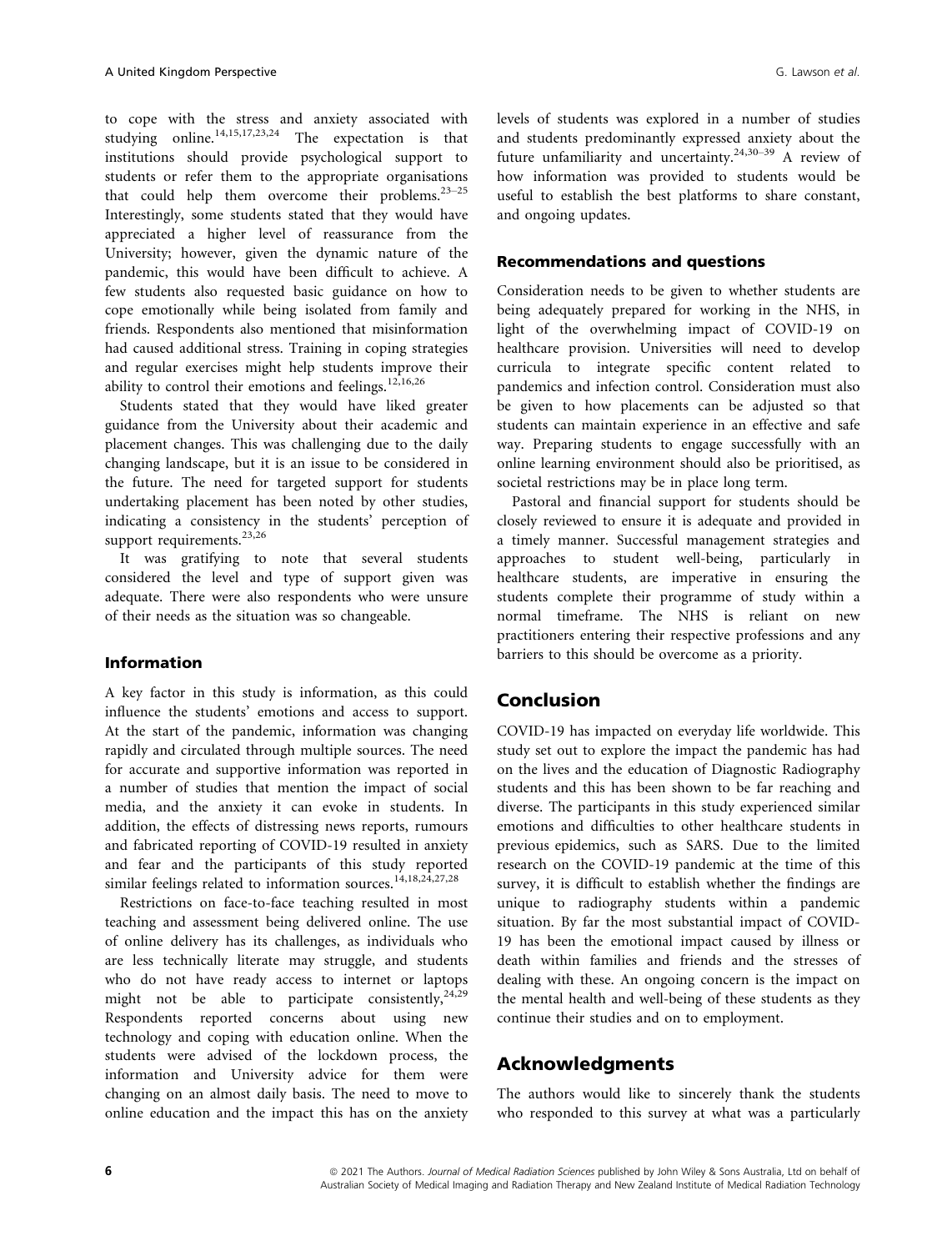difficult time for many of them. Their contribution has been invaluable in exploring this topic.

# Conflict of Interest

The authors declare no conflict of interest.

### References

- 1. World Health Organisation Mission summary: WHO Field Visit to Wuhan, China 20–21 January 2020. Available from: [https://www.who.int/china/news/detail/22-01-2020](https://www.who.int/china/news/detail/22%201001%20102020%2010field%2010visit%2010wuhan%2010china%2010jan%20102020.) [field-visit-wuhan-china-jan-2020.](https://www.who.int/china/news/detail/22%201001%20102020%2010field%2010visit%2010wuhan%2010china%2010jan%20102020.) Accessed 21 October 2020.
- 2. Worldometer Countries where COVID-19 has spread, 2020. Available from: [https://www.worldometers.info/](https://www.worldometers.info/coronavirus/countries%2010where%2010coronavirus%2010has%2010spread/.) [coronavirus/countries-where-coronavirus-has-spread/.](https://www.worldometers.info/coronavirus/countries%2010where%2010coronavirus%2010has%2010spread/.) Accessed 21 October 2020.
- 3. Gov.UK Coronavirus (COVID-19) in the UK UK Summary, 2020. Available from: [https://www.Corona](https://www.Coronavirus.data.Gov.uk) [virus.data.Gov.uk.](https://www.Coronavirus.data.Gov.uk) Accessed 19 October 2020.
- 4. Nuffield Trust Chart of the Week: The Steep Rise and Slow Decline of COVID-19 Cases Across the UK, 2020 [cited 2020 November]. Available from: [https://www.nuffie](https://www.nuffieldtrust.org.uk/.) [ldtrust.org.uk/.](https://www.nuffieldtrust.org.uk/.) Accessed 19 October 2020.
- 5. GOV.UK Prime Minister's Statement on Coronavirus (COVID-19): 23 March 2020, 2020 [cited 2020 November]. Available from: [https://www.gov.uk/governme](https://www.gov.uk/government/speeches/pm-address-to-the-nation-on-coronavirus-23-march-2020) [nt/speeches/pm-address-to-the-nation-on-coronavirus-23](https://www.gov.uk/government/speeches/pm-address-to-the-nation-on-coronavirus-23-march-2020) [march-2020.](https://www.gov.uk/government/speeches/pm-address-to-the-nation-on-coronavirus-23-march-2020) Accessed 18 November 2020.
- 6. JISC. Powering world-class education and research, 2020 [cited 2020 November]. Available from: [https://www.](https://www.jisc.ac.uk/) [jisc.ac.uk/](https://www.jisc.ac.uk/). Accessed 17 July 2020.
- 7. Creswell JW, Poth CN. Qualitative Inquiry & Research Design: Choosing Among Five Approaches (International student), 4th edn. Sage, Los Angeles, CA, 2018.
- 8. Beatty PC, Collins D, Kaye L, Willis GB, Wilmot A, Padilla JL. Advances in Questionnaire Design, Development, Evaluation and Testing. John Wiley & Sons, Incorporated, Newark, NJ, 2019.
- 9. Silverman D. Interpreting Qualitative Data, 5th edn. Sage, London, 2014.
- 10. Teo LW, Pang T, Ong YJ, Lai C. Coping with COVID-19: perspectives of student radiographers. J Med Imaging Radiat Sci 2020; 51: 358–60.
- 11. Akudjedu TN, Lawal O, Sharma M, et al. Impact of the COVID-19 pandemic on radiography practice: findings from a UK radiography workforce survey. BJR Open 2020; 2: 20200023.
- 12. Huang L, Lei W, Xu F, Liu H, Yu L. Emotional responses and coping strategies in nurses and nursing students during COVID-19 outbreak: a comparative study. PLoS One 2020; 15: e0237303.
- 13. Maltby J. Research Methods for Nursing and Healthcare. Pearson Education, Harlow, 2010.
- 14. Li Y, Wang Y, Jiang J, et al. Psychological distress among health professional students during the COVID-19 outbreak. Psychol Med 2020: 11: 1–3. [https://doi.org/10.](https://doi.org/10.1017/S0033291720001555) [1017/S0033291720001555](https://doi.org/10.1017/S0033291720001555).
- 15. Cao W, Fang Z, Hou G, et al. The psychological impact of the COVID-19 epidemic on college students in China. Psychiatry Res 2020; 287: 112934.
- 16. Zhang Y, Zhang H, Ma X, Di Q. Mental health problems during the COVID-19 pandemics and the mitigation effects of exercise: a longitudinal study of college students in china. Int J Environ Res Public Health 2020; 17: 3722.
- 17. Gallagher TH, Schleyer AM. "We signed up for this!" student and trainee responses to the COVID-19 pandemic. N Engl J Med 2020; 382: e96.
- 18. Salari N, Hosseinian-Far A, Jalali R, et al. Prevalence of stress, anxiety, depression among the general population during the COVID-19 pandemic: a systematic review and meta-analysis. Global Health 2020; 16: 57.
- 19. Mortazavi SS, Assari S, Alimohamadi A, Rafiee M, Shati M. Fear, loss, social isolation, and incomplete grief due to COVID-19: a recipe for a psychiatric pandemic. Basic Clin Neurosci 2020; 11: 225–32.
- 20. Assari S, Habibzadeh P. The COVID-19 emergency response should include a mental health component. Arch Iran Med 2020; 23: 281–2.
- 21. Elmer T, Mepham K, Stadtfeld C. Students under lockdown: comparisons of students' social networks and mental health before and during the COVID-19 crisis in Switzerland. PLoS One 2020; 15: e0236337.
- 22. Rajkumar RP. COVID-19 and mental health: a review of the existing literature. Asian J Psychiatr 2020; 52: 102066.
- 23. Collado-Boira EJ, Ruiz-Palomino E, Salas-Media P, Folch-Ayora A, Muriach M, Balino P. "The COVID-19 ~ outbreak" – an empirical phenomenological study on perceptions and psychosocial considerations surrounding the immediate incorporation of final-year Spanish nursing and medical students into the health system. Nurse Educ Today 2020; 92: 104504.
- 24. Sahu P. Closure of universities due to coronavirus disease 2019 (COVID-19): impact on education and mental health of students and academic staff. Cureus 2020; 12: e7541.
- 25. Pragholapati A. COVID-19 Impact on Students. Open Science Framework, Bandung, Indonesia: Universitas Pendidikan Indonesia, 2020. [https://doi.org/10.17605/osf.](https://doi.org/10.17605/osf.io/nuyj9) [io/nuyj9](https://doi.org/10.17605/osf.io/nuyj9).
- 26. Glauser W. Uncalm before the storm. Can Med Assoc J 2020; 192: E417–8.
- 27. Ferrel MN, Ryan JJ. The impact of COVID-19 on medical education. Cureus 2020; 12: e7492.
- 28. De Kock JH, Latham HA, Leslie SJ, et al. A rapid review of the impact of COVID-19 on the mental health of healthcare workers: implications for supporting